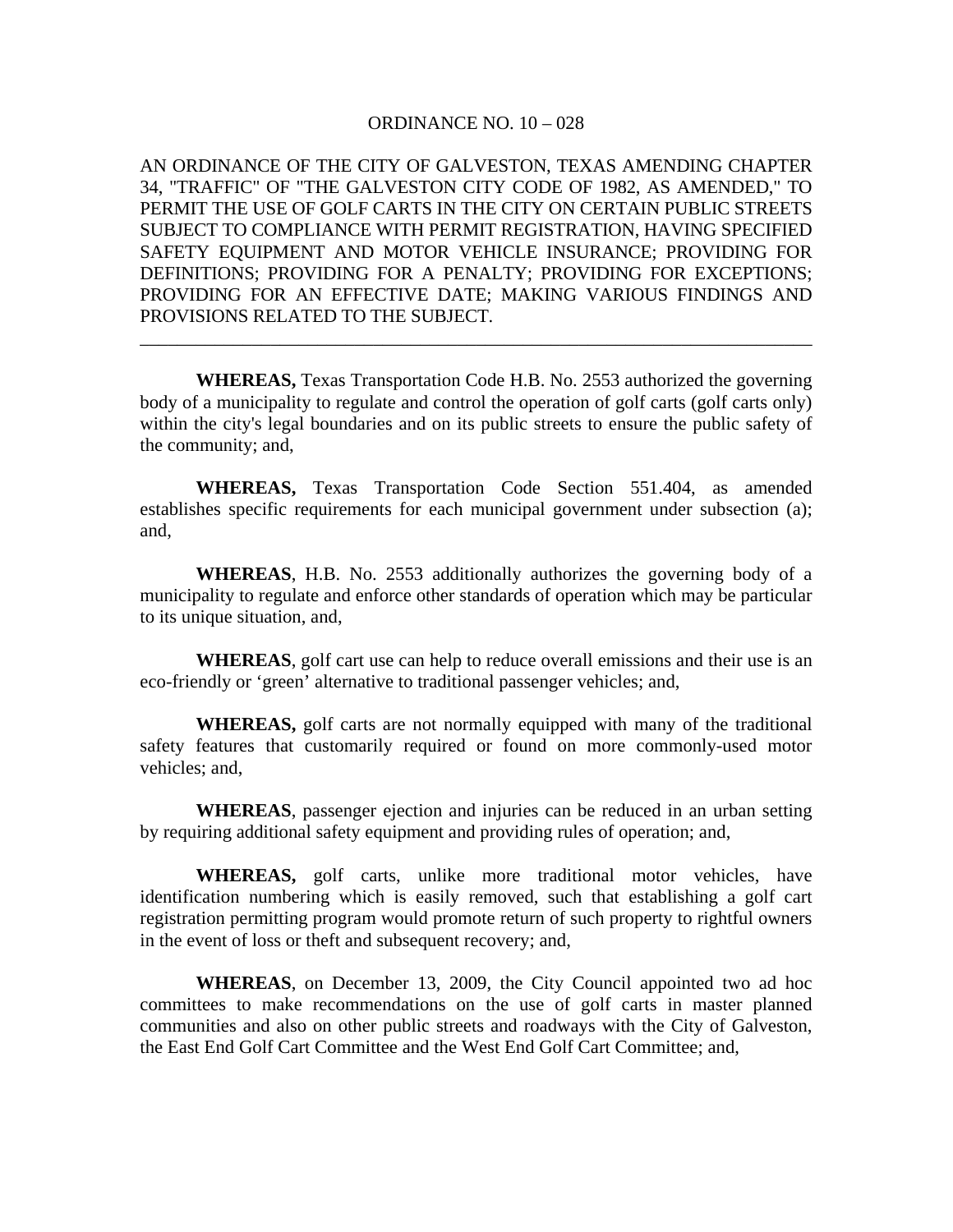**WHEREAS**, those committees each thereafter held regularly conducted and posted weekly meetings over a two to three month period, to review, discuss and draft recommendations to present to the City Council regarding a municipal golf cart ordinance which would balance public safety with desired golf cart usage within the city , and which included a presentation to City Council; and,

**WHEREAS**, those committees met jointly two weeks ago at a properly posted public meeting to review, vote on the draft ordinance to City Council; and,

 **WHEREAS,** the City Council of Galveston, Texas has reviewed the Committees' recommendations and has determined it is desirable to regulate the operation of a golf cart on a public street to ensure public safety, and pursuant to the Texas Transportation Code; and,

**WHEREAS**, the late Steven C. Salch, Esq. graciously and professionally rendered to the City of Galveston community his chairmanship of the East End Golf Cart Committee, thereby contributing his formidable talents in approaching the subject of municipal golf cart regulation in an organized and cohesive manner, such that the City Council determined to memorialize this ordinance in his name; and,

**WHEREAS**, after due consideration, the City Council of the City of Galveston, Texas, deems it in the public interest to amend The City Code, Chapter 34, by adding Article IX, "Golf Carts."

NOW, THEREFORE, BE IT ORDAINED BY THE CITY COUNCIL OF THE CITY OF GALVESTON, TEXAS:

 SECTION 1. The findings and recitations set out in the preamble to this Ordinance are found to be true and correct and they are hereby adopted by the City Council and made a part hereof for all purposes.

 SECTION 2. Section 34.1, "Definitions" of Chapter 34, "Traffic" is hereby amended to read and provide as follows:

"Sec. 34-1. Definitions.

As used in this chapter, the following terms shall have the meanings respectively ascribed to them in this section:

\*\*\*\*\*\*\*\*\*\*\*\*

*Driver* means the person driving and having physical control over the golf cart.

*Golf cart* shall have the meaning assigned by the Texas Transportation Code §502.001(7), as amended, and means a motor vehicle commonly referred to as a golf cart,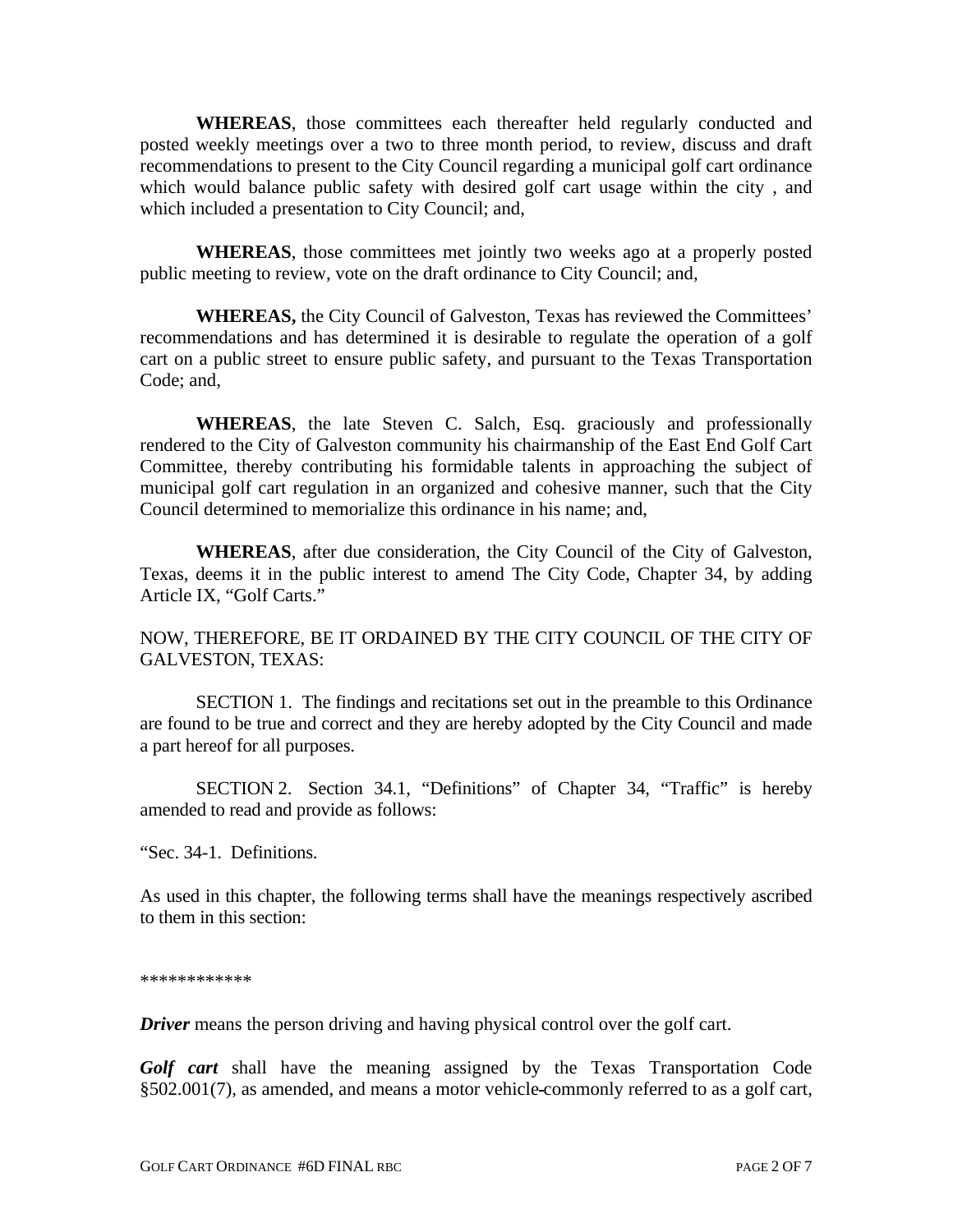which must have a minimum of four wheels and has an attainable top speed not greater than 25 miles per hour on a paved level surface and which is manufactured primarily for transporting persons on a golf course and in compliance with those federal motor vehicle safety standards for low-speed vehicles. Specifically excluded from this definition are those motorized conveyances commonly referred to as all-terrain vehicles ("ATVs"), offroad vehicles, four-wheelers, Mules, Gators-and design-altered golf carts which have been altered to allow them to travel at a speed greater than 25 miles per hour.

*Golf cart registration permit* shall mean a privilege granted, upon compliance with the terms of this chapter, to legally operate a golf cart upon a public street or roadway within the corporate boundaries of the City of Galveston during the year when granted.

*Golf cart registration permit decal* shall mean a certificate for attachment to a golf cart carrying a serial number corresponding to the number of the golf cart license for such golf cart and showing the month and calendar year the license shall expire.

*Golf cart registration permit fee* shall mean an administrative charge imposed as specified in this chapter for the granting of a golf cart registration permit and the issuance of a golf cart registration permit decal.

*Owner* means the person holding title to the golf cart and the person required to register the golf cart with the City of Galveston, Texas.

*Park or parking*: The standing of a vehicle, whether occupied or not, otherwise than temporarily for the purpose of, and while actually engaged in, loading or unloading merchandise or passengers.

*Parking area* means those areas accessible to the public by motor vehicular traffic and which are designated for temporary parking of motor vehicles, usually in places referred to as parking lots.

*Street* means a public roadway of the City of Galveston, Texas by whatever name (e.g., road, alley, avenue, highway, route, boulevard, etc.) that:

- a) Has a posted speed limit of 35 miles per hour or less; or
- b) Provides for no more than two lanes of vehicular traffic per direction; or
- c) Is not designated as part of either the State or Federal highway system.

## Section 34-202.

Golf carts are not permitted on public streets <u>as follows</u>:

- a) Where the posted speed limit exceeds 35 miles per hour;
- b) Avenue "O" between  $53<sup>rd</sup>$  and  $15<sup>th</sup>$  Streets and Avenue "P", between  $19<sup>th</sup>$ and 53rd Streets; or
- c) Which are designated as part of the State highway system, including the "Pelican Island Causeway".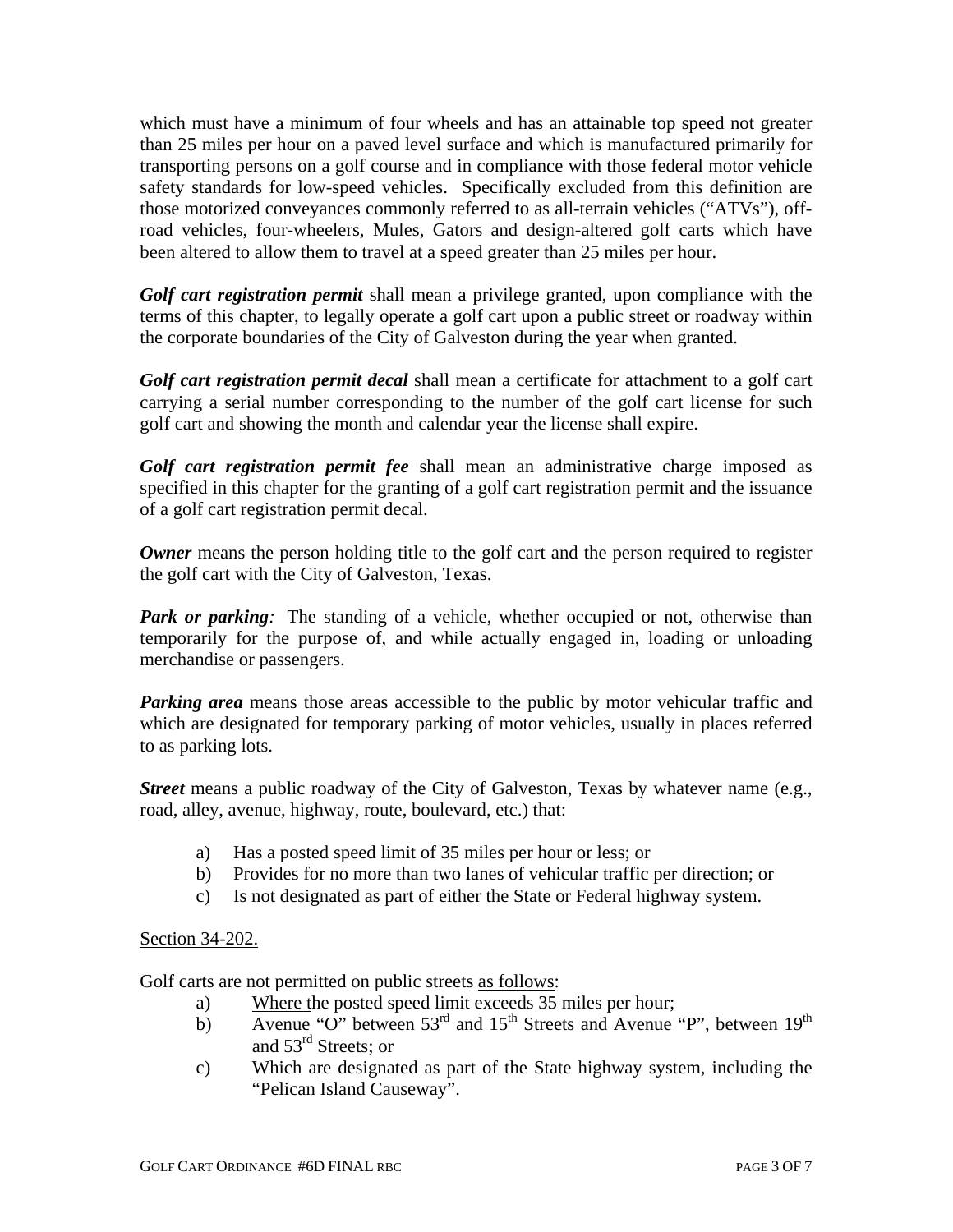## Section 34-203 Registration Permit.

Before any golf cart may be operated over the authorized streets and parking areas of the City, it must be registered and provided a permit with the Police Department of the City of Galveston. Registration for a registration permit will consist of an annual fee of \$25.00 which covers the administrative costs of such registration, to include a registration permit decal. The registration permit process includes the following specifics:

- a) Applicant shall complete the City-supplied registration permit application form, which shall contain the:
	- 1) Name and address of the Applicant owner.
	- 2) Location where the vehicle is regularly stored overnight.
	- 3) Model, make, name and golf cart identification number.
	- 4) Current driver's license number of owner.
	- 5) Statement that all operators are required to be licensed pursuant to Texas Transportation Code §§521.001(3) and 521.021, as amended, and that all equipment required herein is installed and will be kept current during the registration period.
	- 6) Statement that the registration permit holder and any user shall indemnify and hold harmless the City of Galveston, Texas for any and all civil liability associated with said registration waives any and all rights to sue or allow subrogation by insurance company.
	- 7) Other information which the City may require.
- b) The registration permit application shall be:
	- 1) Accompanied by a fee of \$25.00.

 2) Accompanied by proof of financial responsibility consistent with the minimum requirements of Texas Transportation Code §601.051, as amended, for operation of motor vehicles. Applicant owner must also show their original driver's license and shall provide copies of the both the owner's drivers license and proof of financial responsibility. 3) Signed by the Applicant owner.

- c) Upon issuance, the registration permit decal shall be attached and displayed upon the right front panel (driver's side) of the golf cart so as to be clearly visible.
- d) The registration permit shall be effective for one year from the date of registration, or such time as revoked or the golf cart is transferred to a new owner.
- e) There shall be a dual registration permit process, whereby registration permits shall be issued principally for operation east of and including 103rd street or west of 103<sup>rd</sup> street.

1) Registration permit applications for operation east of and including  $103<sup>rd</sup>$ Street shall require applicants to verify that they have already added the additional safety equipment required for such operation by Section 34- 206(b) herein.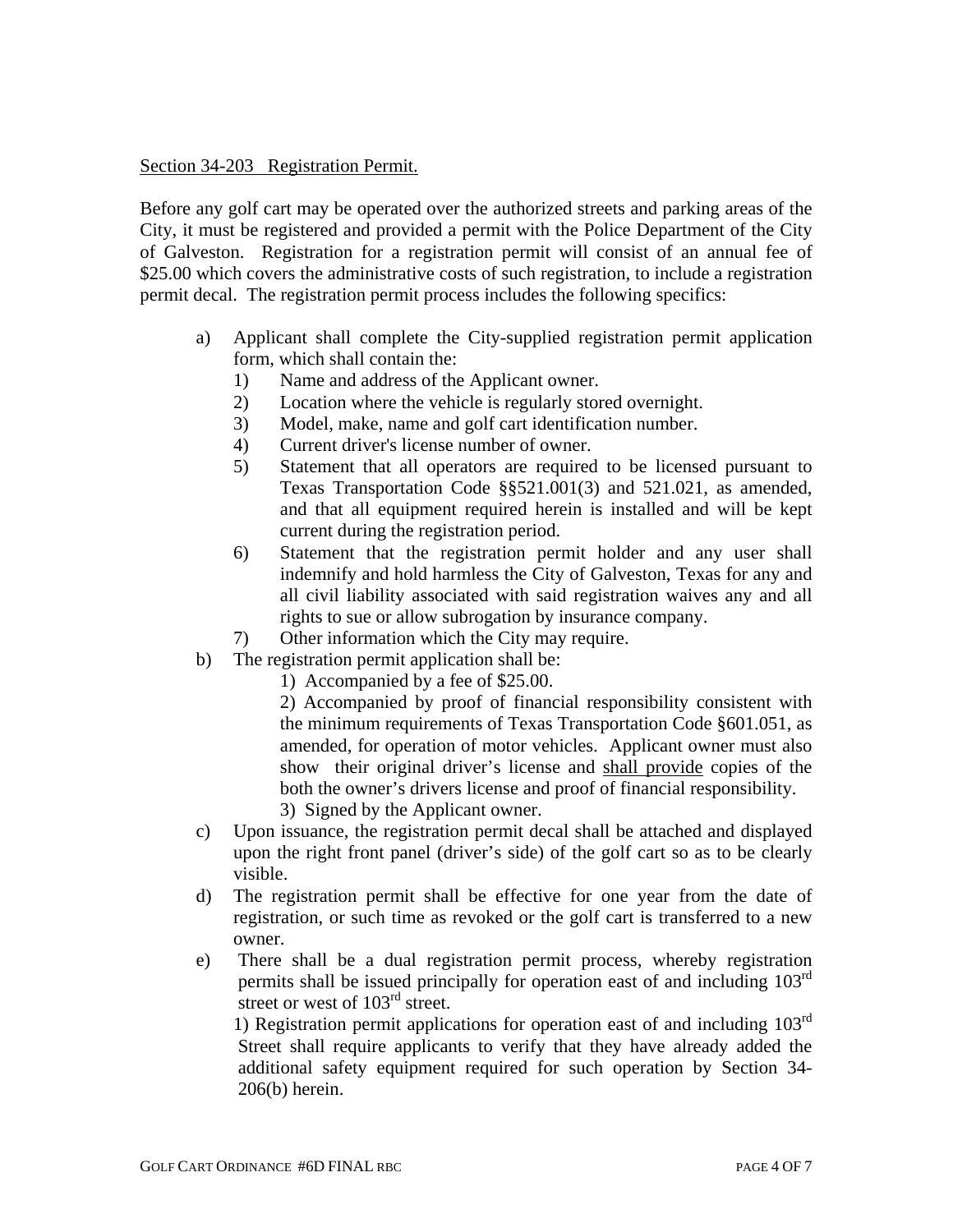2) Registration permits for operation

(a) East of (and including)  $103<sup>rd</sup>$  Street shall be issued a green color permit registration decal.

- (b) West of 103rd Street shall be issued a red color permit registration decal.
- 3) Golf carts that are registered for operation east of and including  $103<sup>rd</sup>$ Street may also be operated west of  $103<sup>rd</sup>$  Street. Golf carts that are registered for operation west of 103rd Street may not be operated east of or on 103<sup>rd</sup> Street.

Section 34-204: Revocation**.**

The registration permit may be revoked if:

- a) The owner or driver of a golf cart fails to abide by the rules and regulations of this chapter
- b) The owner or driver of a golf cart fails to abide by the traffic laws and the use of a golf cart on any authorized street or parking area
- c) The owner fails to maintain proof of financial responsibility during the entire permit registration period.

Section 34.-205 Transfer**.**

The registration permit is not transferable. Upon transfer of ownership of the golf cart to a person who intends to operate it over authorized streets and parking areas, the new owner must register the golf cart and pay the registration permit fee as outlined hereinabove in Section 34-203.

## Section 34-206. Required equipment for Golf cart Registration permits.

- (a) A golf cart must be equipped with the following minimum equipment as mandated by the Texas Transportation Code, Section 551.404(a) as amended and/or required by the City of Galveston, Texas to be eligible for a registration permit:
	- (1) Operational headlamps;
	- (2) Operational tail lamps;
	- (3) Side reflectors;
	- (4) Operational parking brake;
	- (5) Rearview mirror(s)

 (6) Slow moving vehicle sign having a reflective surface designed to be clearly visible in daylight or at night from the light of standard headlamps at a distance of at least 500 feet and shall be mounted base down on the rear of the vehicle at a height from three to five feet above the road surface and shall be maintained in a clean reflective condition.;

 (b) Additionally, golf carts registered for operation principally east of and including 103rd Street must also be equipped with: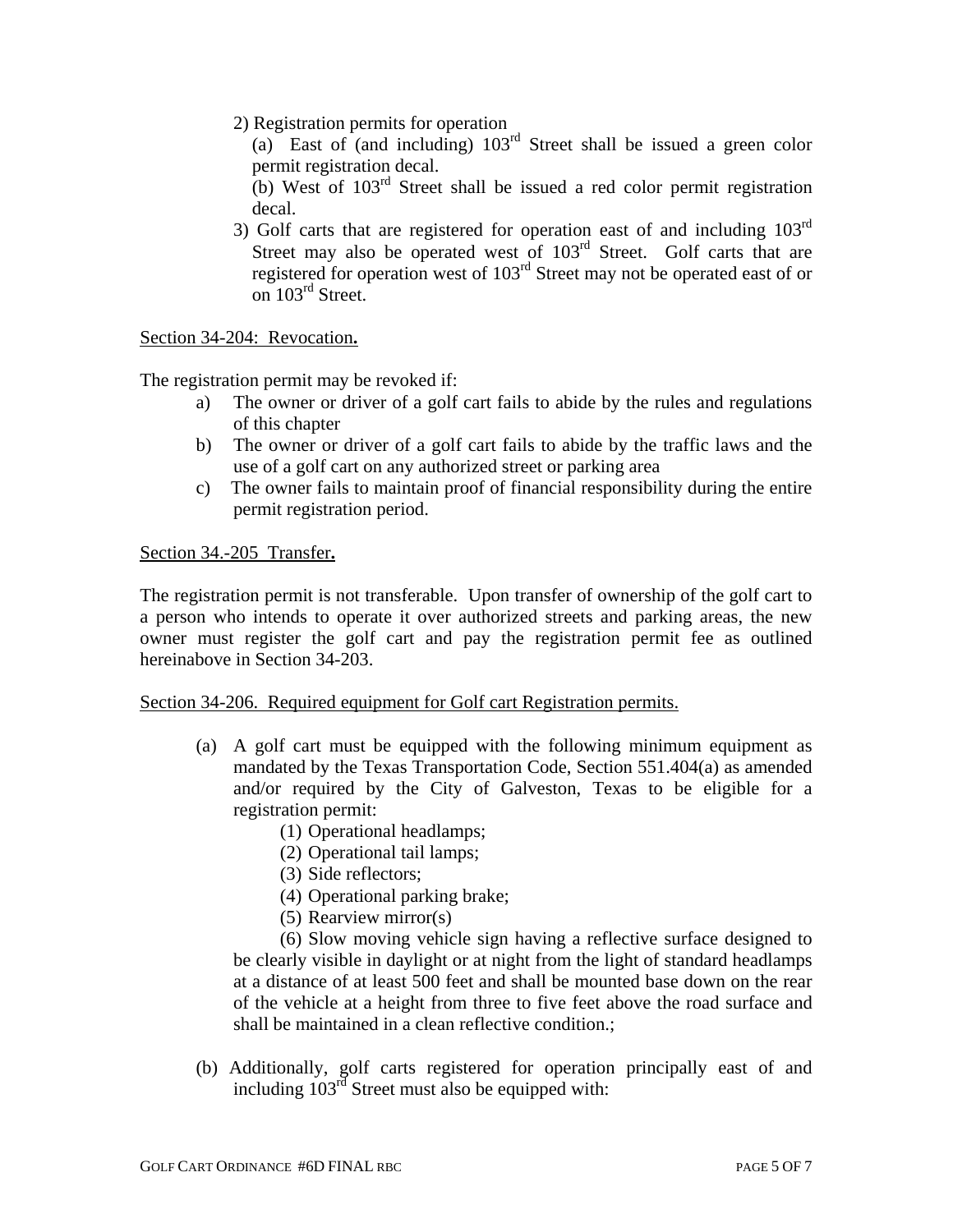- (1) Turn signals;
- (2) Horn;
- (3) Brake lights; and
- (4) Seat belts

 Equipment and its installation must meet standards provided by Texas Transportation Code, as amended.

 (c) All such safety equipment shall be maintained as provided by the state traffic laws within the state Transportation Code, as amended.

Section 34-207. Operation Regulations**.** 

- (a) All drivers must be licensed to operate a motor vehicle as provided by Texas Transportation Code, §521.021, as amended and carry a valid driver's license as provided by Texas Transportation Code, § 521.025.
- (b) All drivers of golf carts shall abide by all traffic regulations applicable to vehicular traffic when using the authorized streets and parking areas of the City.
- (c) Golf carts shall not be operated on sidewalks at any time.
- (d) The authorized driver of a golf cart operating the cart on a street (as defined herein) can cross an excluded street as provided in Section 34-202, but otherwise may not operate a golf cart on any excluded street.
- (e) Golf carts are prohibited from pulling trailers, boats, jet skis, other objects or people on public streets and the right of way.
- (f) Driver and Passengers shall

 (1) Be limited to limited to the seating capacity as designed by the manufacturer

(2) Be seated at all times while the cart is in motion.

 (3) If under the age of seven (7), be restrained by either a adult or by a seatbelt.

 (4) If over the age of seven (7), use seatbelts when operating a golf cart east of and including  $103^{\text{rd}}$  Street.

 (g) Drivers shall maintain financial responsibility as required for other passenger vehicles in the Texas Transportation Code, §601.051.

Section 34-208. Penalties.

Any person who violates the terms of this chapter shall be penalized as follows:

- (a) In addition to traffic violations for which the owner or driver of the golf cart may be subject to pursuant to state law, violations of Article IX of Chapter 34 are unlawful and a misdemeanor offense punishable as follows:
	- a. Violations of Section 34-203 shall be punishable by a fine not exceeding fifty dollars (\$50.00). Each day a violation continues shall constitute a separate offense.